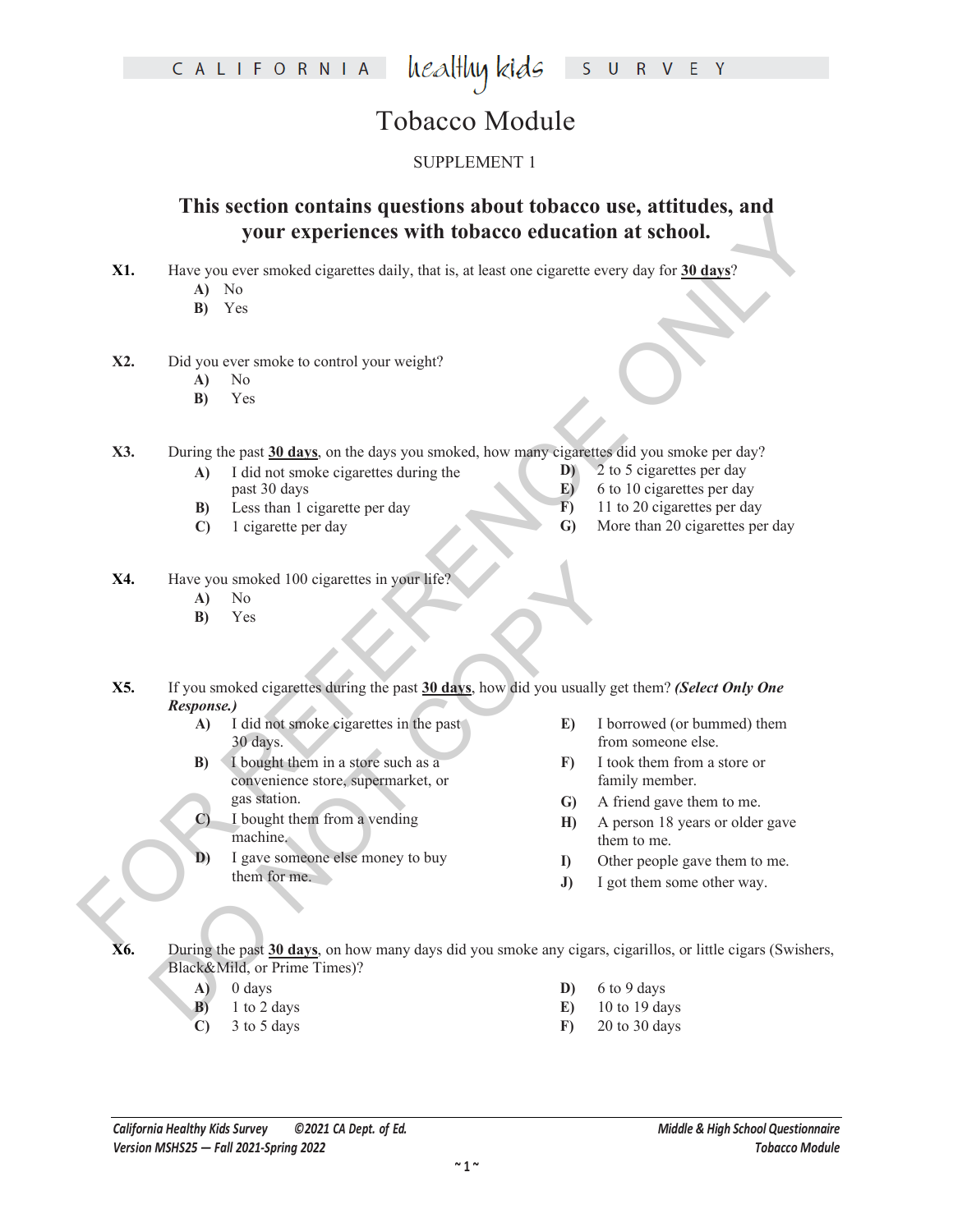# Tobacco Module

### SUPPLEMENT 1

- **X7.** If you now smoke cigarettes, would you like to quit smoking?
	- **A)** I don't smoke cigarettes; does not apply
	- **B)** No
	- **C)** Yes

- **A)** I don't use tobacco; does not apply
- **B)** Definitely will
- **C)** Probably will
- **D)** May or may not
- **E)** Probably will not
- **F)** Definitely will not

- **A)** I don't smoke cigarettes; does not apply
- **B)** 0 times
- **C)** 1 time
- **D)** 2 to 3 times
- **E)** 4 or more times

- **A)** I don't use tobacco; does not apply
- **B)** No control at all
- **C)** A little control
- **D)** Medium control
- **E)** A lot of control
- **F)** Total control

| X7.  | If you now smoke cigarettes, would you like to quit smoking?<br>I don't smoke cigarettes; does not apply<br>A) |                                                                                                                           |               |    |               |  |  |
|------|----------------------------------------------------------------------------------------------------------------|---------------------------------------------------------------------------------------------------------------------------|---------------|----|---------------|--|--|
|      | B)                                                                                                             | No                                                                                                                        |               |    |               |  |  |
|      | $\mathbf{C}$                                                                                                   | Yes                                                                                                                       |               |    |               |  |  |
|      |                                                                                                                |                                                                                                                           |               |    |               |  |  |
| X8.  | If you are currently using tobacco, how likely are you to try to quit?                                         |                                                                                                                           |               |    |               |  |  |
|      | A)                                                                                                             | I don't use tobacco; does not apply                                                                                       |               |    |               |  |  |
|      | B)                                                                                                             | Definitely will                                                                                                           |               |    |               |  |  |
|      | $\mathbf{C}$                                                                                                   | Probably will                                                                                                             |               |    |               |  |  |
|      | D)                                                                                                             | May or may not                                                                                                            |               |    |               |  |  |
|      | E)                                                                                                             | Probably will not                                                                                                         |               |    |               |  |  |
|      | F)                                                                                                             | Definitely will not                                                                                                       |               |    |               |  |  |
| X9.  |                                                                                                                | How many times have you tried to quit smoking cigarettes?                                                                 |               |    |               |  |  |
|      | A)                                                                                                             | I don't smoke cigarettes; does not apply                                                                                  |               |    |               |  |  |
|      | B)                                                                                                             | 0 times                                                                                                                   |               |    |               |  |  |
|      | $\mathbf{C}$                                                                                                   | 1 time                                                                                                                    |               |    |               |  |  |
|      | D)                                                                                                             | 2 to 3 times                                                                                                              |               |    |               |  |  |
|      | E)                                                                                                             | 4 or more times                                                                                                           |               |    |               |  |  |
|      |                                                                                                                |                                                                                                                           |               |    |               |  |  |
| X10. | How much control do you have over whether you quit using tobacco?                                              |                                                                                                                           |               |    |               |  |  |
|      | A)                                                                                                             | I don't use tobacco; does not apply                                                                                       |               |    |               |  |  |
|      | B)                                                                                                             | No control at all                                                                                                         |               |    |               |  |  |
|      | $\mathbf{C}$                                                                                                   | A little control                                                                                                          |               |    |               |  |  |
|      | D)                                                                                                             | Medium control                                                                                                            |               |    |               |  |  |
|      | E)                                                                                                             | A lot of control                                                                                                          |               |    |               |  |  |
|      | F)                                                                                                             | Total control                                                                                                             |               |    |               |  |  |
|      |                                                                                                                | If you used tobacco during the past 12 months, did you do any of the following things at school                           |               |    |               |  |  |
|      |                                                                                                                | to get help to quit using?                                                                                                |               |    |               |  |  |
|      |                                                                                                                |                                                                                                                           | I Did Not Use |    |               |  |  |
|      |                                                                                                                |                                                                                                                           | Tobacco       | No | Yes           |  |  |
| X11. |                                                                                                                | Go to a special group or class                                                                                            | А             | B  | $\mathcal{C}$ |  |  |
| X12. |                                                                                                                | Talk to an adult at your school about how to quit                                                                         | A             | B  | $\mathcal{C}$ |  |  |
| X13. |                                                                                                                | Talk to a peer helper about how to quit                                                                                   | A             | B  | $\mathcal{C}$ |  |  |
| X14. | $\mathbf{A}$<br>B)                                                                                             | How hard would it be for you to refuse or say "no" to a friend who offered you a cigarette to smoke?<br>Very hard<br>Hard |               |    |               |  |  |

- **A)** Very hard
- **B)** Hard
- **C)** Easy
- **D)** Very easy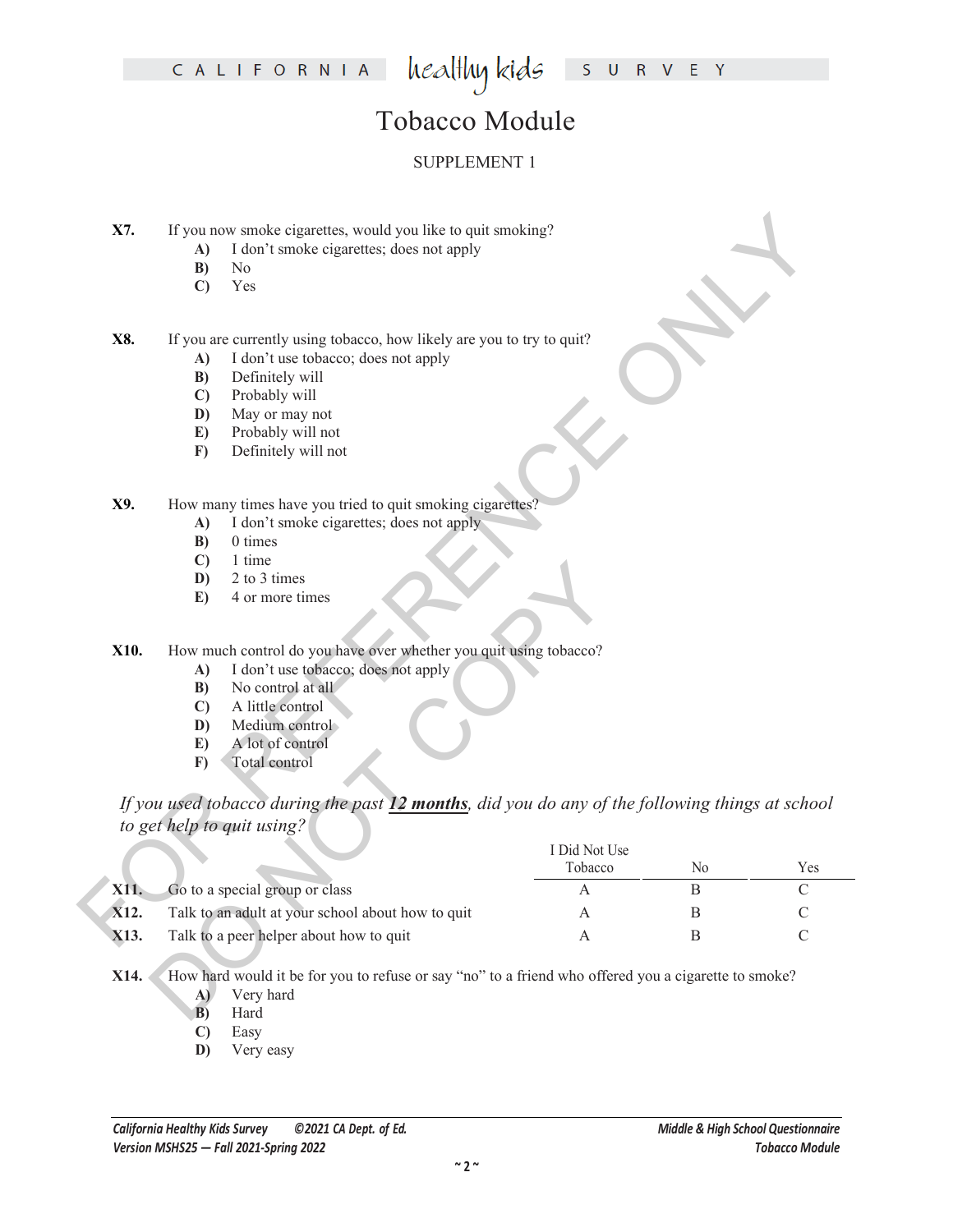## Tobacco Module

### SUPPLEMENT 1

- **A)** I am sure it will not happen
- **B)** It probably will not happen
- **C)** There is an even chance (50–50) that it will happen
- **D)** It probably will happen
- **E)** It will happen for sure

#### **X18.** About how many adults you know smoke cigarettes?

- **A)** None of them
- **B)** Some
- **C)** Many
- **D)** Most or all

#### *Please indicate whether or not you agree with the following statements.*

|              | During the past 12 months, did you do any of these things at school?                                                                                                                                                                                                                                                                                                                                                                                                                                                     |                    |              |                  |                       |  |  |  |  |
|--------------|--------------------------------------------------------------------------------------------------------------------------------------------------------------------------------------------------------------------------------------------------------------------------------------------------------------------------------------------------------------------------------------------------------------------------------------------------------------------------------------------------------------------------|--------------------|--------------|------------------|-----------------------|--|--|--|--|
|              |                                                                                                                                                                                                                                                                                                                                                                                                                                                                                                                          |                    | No           | Yes <sup>-</sup> | Not Sure              |  |  |  |  |
| X15.         | Have lessons about tobacco and its effects on the body                                                                                                                                                                                                                                                                                                                                                                                                                                                                   |                    | A            | $\, {\bf B}$     | C                     |  |  |  |  |
| X16.         |                                                                                                                                                                                                                                                                                                                                                                                                                                                                                                                          |                    | $\mathbf{A}$ | B                | $\mathcal{C}$         |  |  |  |  |
| X17.<br>X18. | Practice different ways to refuse or say "no" to tobacco offers<br>How likely do you think it is that you will smoke one or more cigarettes in the next year?<br>I am sure it will not happen<br>A)<br>It probably will not happen<br>B)<br>There is an even chance $(50-50)$ that it will happen<br>$\mathbf{C}$<br>It probably will happen<br>D)<br>It will happen for sure<br>E)<br>About how many adults you know smoke cigarettes?<br>None of them<br>A)<br>Some<br>B)<br>$\mathbf{C}$<br>Many<br>Most or all<br>D) |                    |              |                  |                       |  |  |  |  |
|              | Please indicate whether or not you agree with the following statements.                                                                                                                                                                                                                                                                                                                                                                                                                                                  | Very Much<br>Agree |              | Disagree         | Very Much<br>Disagree |  |  |  |  |
| X19.         | Smoking makes kids look grown up.                                                                                                                                                                                                                                                                                                                                                                                                                                                                                        | А                  | Agree<br>B   | $\mathcal{C}$    | D                     |  |  |  |  |
| X20.         | Smoking makes your teeth yellow.                                                                                                                                                                                                                                                                                                                                                                                                                                                                                         | А                  | B            | C                | D                     |  |  |  |  |
| X21.         | Smoking is cool.                                                                                                                                                                                                                                                                                                                                                                                                                                                                                                         | А                  | B            | $\mathcal{C}$    | D                     |  |  |  |  |
| X22.         | Smoking makes you smell bad.                                                                                                                                                                                                                                                                                                                                                                                                                                                                                             | A                  | B            | C                | D                     |  |  |  |  |
| X23.         | Smoking helps you make friends.                                                                                                                                                                                                                                                                                                                                                                                                                                                                                          | А                  | B            | $\mathcal{C}$    | D                     |  |  |  |  |
| X24.         | Smoking is bad for your health.                                                                                                                                                                                                                                                                                                                                                                                                                                                                                          | А                  | B            | C                | D                     |  |  |  |  |
| X25.         | Smoking helps you relax.                                                                                                                                                                                                                                                                                                                                                                                                                                                                                                 | А                  | B            | $\mathcal{C}$    | D                     |  |  |  |  |
| X26.         | Smoking helps control your weight.                                                                                                                                                                                                                                                                                                                                                                                                                                                                                       | А                  | B            | $\mathcal{C}$    | D                     |  |  |  |  |
| X27.<br>X28. | How do you feel about someone your age smoking one or more packs of cigarettes a day?<br>Neither approve nor disapprove<br>A)<br>Somewhat disapprove<br>B)<br>Strongly disapprove<br>$\mathbf{C}$<br>How do you think your close friends would feel about you smoking one or more packs of cigarettes a day?                                                                                                                                                                                                             |                    |              |                  |                       |  |  |  |  |
|              | Neither approve nor disapprove<br>A)<br>Somewhat disapprove<br>B)<br>$\mathbf{C}$<br>Strongly disapprove                                                                                                                                                                                                                                                                                                                                                                                                                 |                    |              |                  |                       |  |  |  |  |

- **A)** Neither approve nor disapprove
- **B)** Somewhat disapprove
- **C)** Strongly disapprove

- **B)** Somewhat disapprove
- **C)** Strongly disapprove